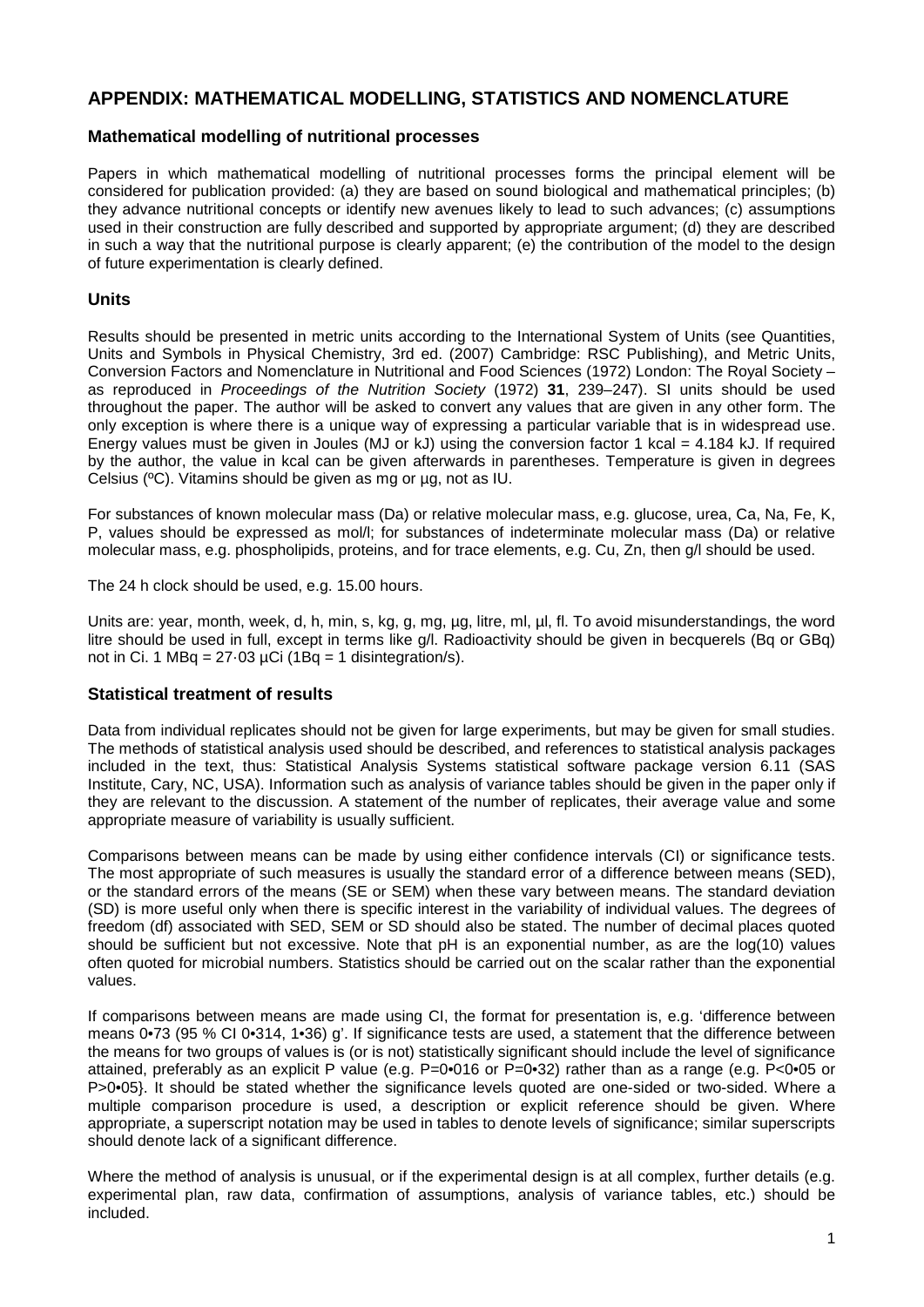## **Chemical formulas**

These should be written as far as possible on a single horizontal line. With inorganic substances, formulas may be used from first mention. With salts, it must be stated whether or not the anhydrous material is used, e.g. anhydrous CuSO<sub>4</sub>, or which of the different crystalline forms is meant, e.g. CuSO<sub>4</sub>.5H<sub>2</sub>O, CuSO<sub>4</sub>.H<sub>2</sub>O.

#### **Descriptions of solutions, compositions and concentrations**

Solutions of common acids, bases and salts should be defined in terms of molarity (M), e.g. 0.1 M-NaH<sub>2</sub>PO<sub>4</sub>. Compositions expressed as mass per unit mass (w/w) should have values expressed as ng, µg, mg or g per kg; similarly for concentrations expressed as mass per unit volume (w/v), the denominator being the litre. If concentrations or compositions are expressed as a percentage, the basis for the composition should be specified (e.g. % (w/w) or % (w/v) etc.). The common measurements used in nutritional studies, e.g. digestibility, biological value and net protein utilization, should be expressed as decimals rather than as percentages, so that amounts of available nutrients can be obtained from analytical results by direct multiplication. See *Metric Units, Conversion Factors and Nomenclature in Nutritional and Food Sciences*. London: The Royal Society, 1972 (para. 8).

#### **Gene nomenclature and symbols**

The use of symbols and nomenclature recommended by the [HUGO Gene Nomenclature Committee](http://www.genenames.org/) is encouraged. Information on human genes is also available from [Entrez Gene,](http://www.ncbi.nlm.nih.gov/sites/entrez?db=gene) on mouse genes from the [Mouse Genome Database](http://www.informatics.jax.org/) and on rat genes from the [Rat Genome Database.](http://rgd.mcw.edu/)

#### **Nomenclature of vitamins**

Most of the names for vitamins and related compounds that are accepted by the Editors are those recommended by the IUNS Committee on Nomenclature. See *Nutrition Abstracts and Reviews* (1978) **48**A, 831–835.

| <b>Acceptable name</b>                                       | Other names*                           |
|--------------------------------------------------------------|----------------------------------------|
| Vitamin A                                                    |                                        |
| Retinol                                                      | Vitamin A <sub>1</sub>                 |
| Retinaldehyde, retinal                                       | Retinene                               |
| Retinoic acid (all-trans or 13-cis)                          | Vitamin A <sub>1</sub> acid            |
| 3-Dehydroretinol                                             | Vitamin $A_2$                          |
| Vitamin D                                                    |                                        |
| Ergocalciferol, ercalciol                                    | Vitamin $D_2$ calciferol               |
| Cholecalciferol, calciol                                     | Vitamin $D_3$                          |
| Vitamin E                                                    |                                        |
| $\alpha$ -, $\beta$ - and y-tocopherols plus<br>tocotrienols |                                        |
| Vitamin K                                                    |                                        |
| Phylloquinone                                                | Vitamin $K_1$                          |
| Menaquinone-n (MK-n)+                                        | Vitamin $K_2$                          |
| Menadione                                                    | Vitamin K <sub>3.</sub> menaquinone,   |
|                                                              | menaphthone                            |
| Vitamin $B_1$                                                |                                        |
| Thiamin                                                      | Aneurin(e), thiamine                   |
| Vitamin B <sub>2</sub>                                       |                                        |
| Riboflavin                                                   | Vitamin G, riboflavine,<br>lactoflavin |
| Niacin                                                       |                                        |
| Nicotinamide                                                 | Vitamin PP                             |
| Nicotinic acid                                               |                                        |
| <b>Folic Acid</b>                                            |                                        |
| Pteroyl(mono)glutamic acid                                   | Folacin, vitamin $B_c$ or M            |
| Vitamin $B_6$                                                |                                        |
| Pyridoxine                                                   | Pyridoxol                              |
| Pyridoxal                                                    |                                        |
| Pyridoxamine                                                 |                                        |
| Vitamin $B_{12}$                                             |                                        |
| Cyanocobalamin                                               |                                        |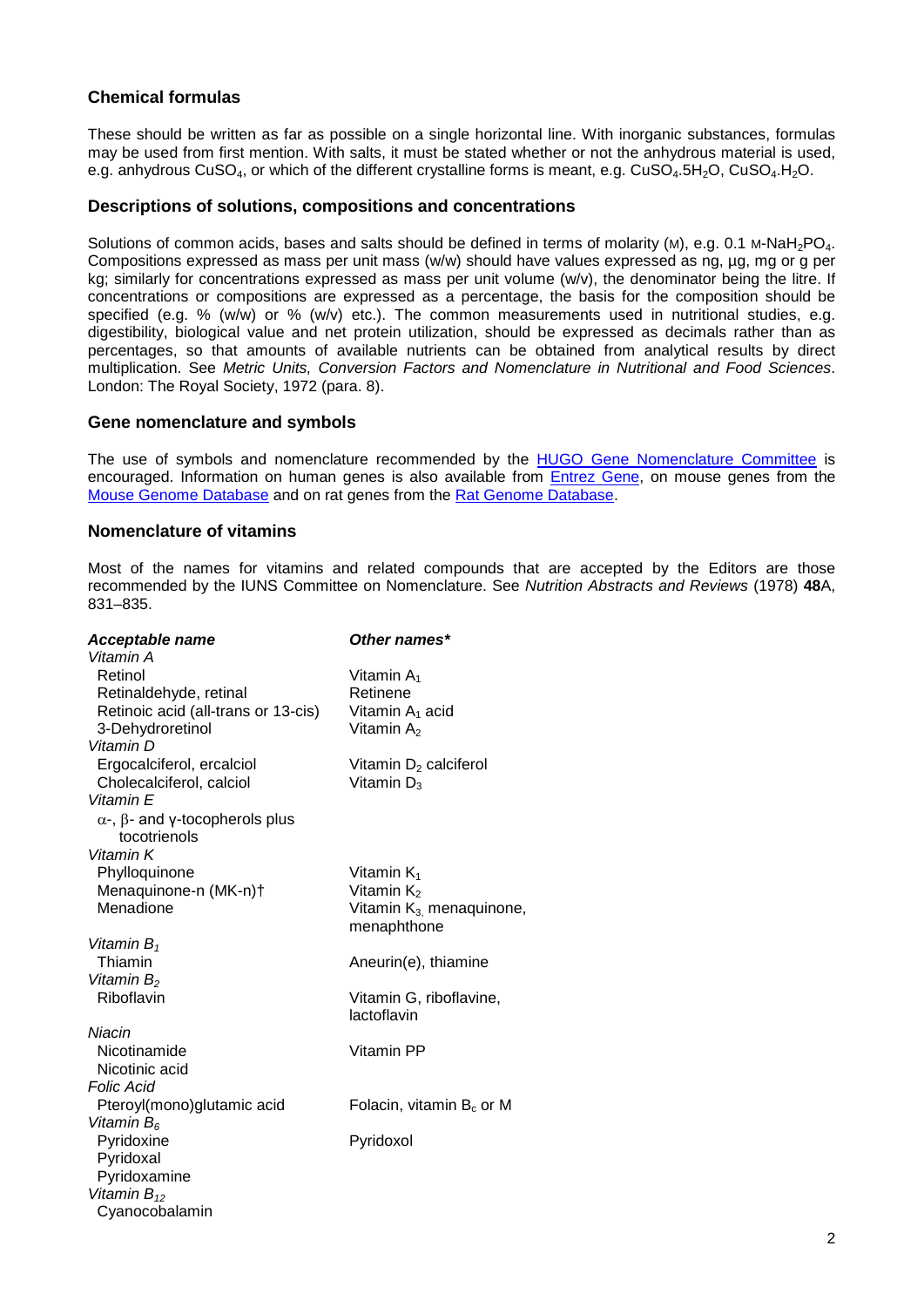| Vitamin $B_{12a}$ or $B_{12b}$ |
|--------------------------------|
|                                |
|                                |
|                                |
| Meso-inositol                  |
|                                |
|                                |
| Vitamin H                      |
|                                |
|                                |
|                                |
|                                |

\*Including some names that are still in use elsewhere, but are not used by the journal. †Details of the nomenclature for these and other naturally-occurring quinones should follow the Tentative Rules of the IUPAC-IUB Commission on Biochemical Nomenclature (see *European Journal of Biochemistry* (1975) **53**, 15–18).

The terms **vitamin A**, **vitamin C** and **vitamin D** may still be used where appropriate, for example in phrases such as 'vitamin A deficiency', 'vitamin D activity'.

The term **vitamin E** should be used as the descriptor for all tocol and tocotrienol derivatives exhibiting qualitatively the biological activity of α-tocopherol. The term **tocopherols** should be used as the generic descriptor for all methyl tocols. Thus, the term **tocopherol** is not synonymous with the term **vitamin E**.

The term **vitamin K** should be used as the generic descriptor for 2-methyl-1,4-naphthoquinone (menaphthone) and all derivatives exhibiting qualitatively the biological activity of phylloquinone (phytylmenaquinone).

The term **niacin** should be used as the generic descriptor for pyridine 3-carboxylic acid and derivatives exhibiting qualitatively the biological activity of nicotinamide.

The term **vitamin B6** should be used as the generic descriptor for all 2-methylpyridine derivatives exhibiting qualitatively the biological activity of pyridoxine.

Regarding **folate**, due to the wide range of C-substituted, unsubstituted, oxidized, reduced and mono- or polyglutamyl side-chain derivatives of pteroylmonoglutamic acid that exist in nature, it is not possible to provide a complete list. Authors are encouraged to use either the generic name or the correct scientific name(s) of the derivative(s), as appropriate for each circumstance.

The term **vitamin B12** should be used as the generic descriptor for all corrinoids exhibiting qualitatively the biological activity of cyanocobalamin. The term **corrinoids** should be used as the generic descriptor for all compounds containing the corrin nucleus and thus chemically related to cyanocobalamin. The term **corrinoid** is not synonymous with the term **vitamin B**<sub>12</sub>.

The terms **ascorbic acid** and **dehydroascorbic acid** will normally be taken as referring to the naturallyoccurring L-forms. If the subject matter includes other optical isomers, authors are encouraged to include the L- or D- prefixes, as appropriate. The same is true for all those vitamins which can exist in both natural and alternative isomeric forms.

Weight units are acceptable for the amounts of vitamins in foods and diets. For concentrations in biological tissues, SI units should be used; however, the authors may, if they wish, also include other units, such as weights or international units, in parentheses. See *Metric Units, Conversion Factors and Nomenclature in Nutritional and Food Sciences* (1972) paras 8 and 14–20. London: The Royal Society.

#### **Nomenclature of fatty acids and lipids**

In the description of results obtained for the analysis of fatty acids by conventional GLC, the shorthand designation proposed by Farquhar JW, Insull W, Rosen P, Stoffel W & Ahrens EH (*Nutrition Reviews* (1959), **17**, Suppl.) for individual fatty acids should be used in the text, tables and figures. Thus, 18 : 1 should be used to represent a fatty acid with eighteen carbon atoms and one double bond; if the position and configuration of the double bond is unknown. The shorthand designation should also be used in the abstract. If the positions and configurations of the double bonds are known, and these are important to the discussion,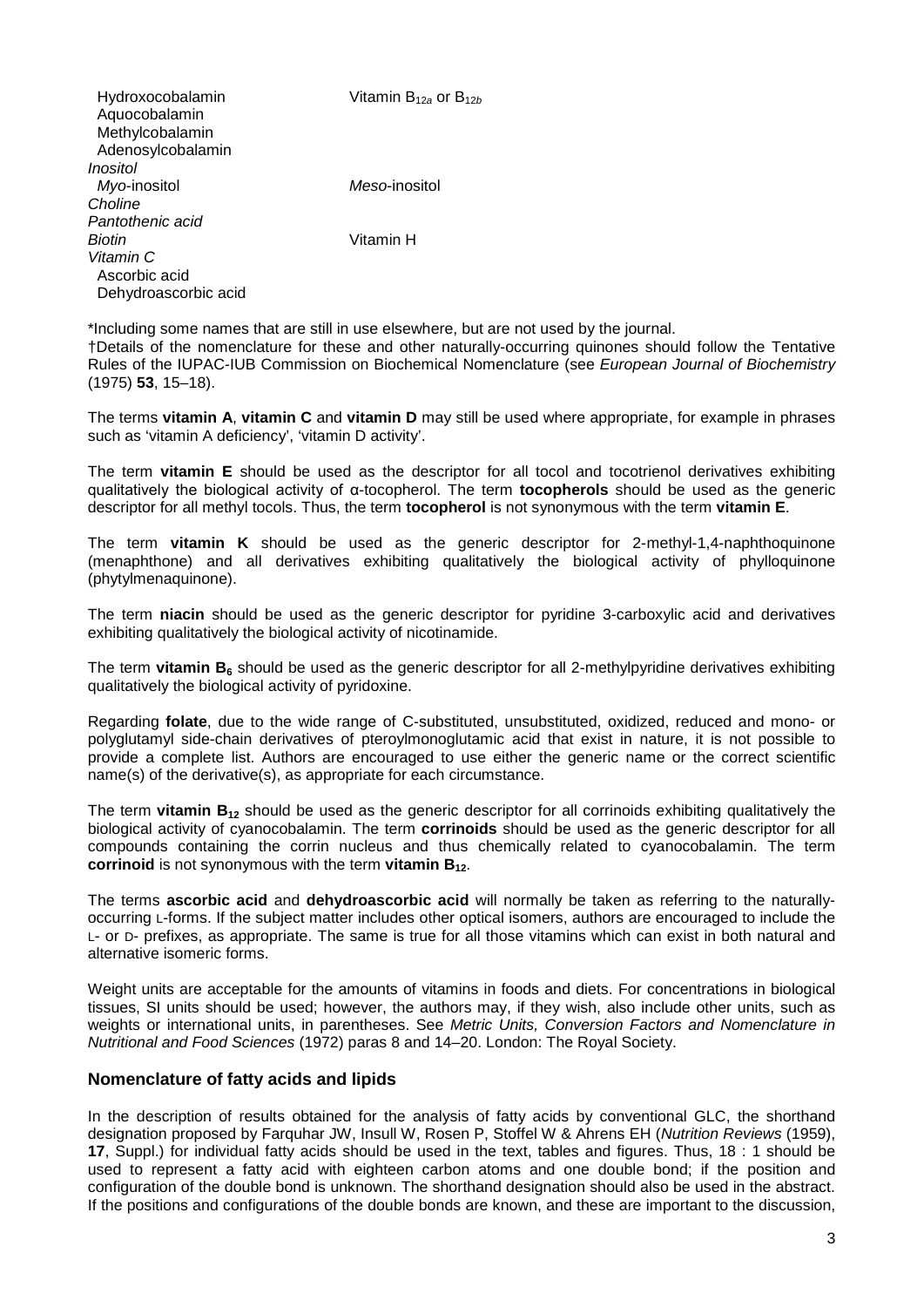then a fatty acid such as linoleic acid may be referred to as *cis*-9,*cis*-12-18 : 2 (positions of double bonds related to the carboxyl carbon atom 1). However, to illustrate the metabolic relationship between different unsaturated fatty acid families, it is sometimes more helpful to number the double bonds in relation to the terminal methyl carbon atom, *n*. The preferred nomenclature is then: 18 : 3*n*-3 and 18 : 3*n*-6 for α-linolenic and γ-linolenic acids respectively; 18 : 2*n*-6 and 20 : 4*n*-6 for linoleic and arachidonic acids respectively and 18 : 1*n*-9 for oleic acid. Positional isomers such as α- and γ-linolenic acid should always be clearly distinguished. It is assumed that the double bonds are methylene-interrupted and are of the *cis*-configuration (see Holman RT in *Progress in the Chemistry of Fats and Other Lipids* (1966) vol. 9, part 1, p. 3. Oxford: Pergamon Press). Groups of fatty acids that have a common chain length but vary in their double bond content or double bond position should be referred to, for example, as  $C_{20}$  fatty acids or  $C_{20}$  PUFA. The modern nomenclature for glycerol esters should be used, i.e. triacylglycerol, diacylglycerol, monoacylglycerol *not* triglyceride, diglyceride, monoglyceride. The form of fatty acids used in diets should be clearly stated, i.e. whether ethyl esters, natural or refined fats or oils. The composition of the fatty acids in the dietary fat and tissue fats should be stated clearly, expressed as mol/100 mol or g/100 g total fatty acids.

## **Nomenclature of micro-organisms**

The correct name of the organism, conforming with international rules of nomenclature, should be used. If desired, synonyms may be added in parentheses when the name is first mentioned. Names of bacteria should conform to the current Bacteriological Code and the opinions issued by the International Committee on Systematic Bacteriology. Names of algae and fungi must conform to the current International Code of Botanical Nomenclature. Names of protozoa should conform to the current International Code of Zoological Nomenclature.

## **Nomenclature of plants**

For plant species where a common name is used that may not be universally intelligible, the Latin name in italics should follow the first mention of the common name. The cultivar should be given where appropriate.

#### **Other nomenclature, symbols and abbreviations**

Authors should consult recent issues of the journal for guidance. The IUPAC rules on chemical nomenclature should be followed, and the recommendations of the Nomenclature Committee of IUBMB and the IUPAC-IUBMB Joint Commission on Biochemical Nomenclature and Nomenclature Commission of IUBMB in *Biochemical Nomenclature and Related Documents* (1992), 2nd ed., London: Portland Press [\(http://www.chem.qmul.ac.uk/iupac/bibliog/white.html\)](http://www.chem.qmul.ac.uk/iupac/bibliog/white.html). The symbols and abbreviations, other than units, are essentially those listed in *British Standard* 5775 (1979–1982), *Specifications for Quantities, Units and Symbols*, parts 0–13. Day should be abbreviated to d, for example 7 d, except for 'each day', '7th day' and 'day 1'.

Elements and simple chemicals (e.g. Fe and  $CO<sub>2</sub>$ ) can be referred to by their chemical symbol (with the exception of arsenic and iodine, which should be written in full) or formula from the first mention in the text; the title, text and table headings, and figure legends can be taken as exceptions,. Well-known abbreviations for chemical substances may be used without explanation, thus: RNA for ribonucleic acid and DNA for deoxyribonucleic acid. Other substances that are mentioned frequently (five or more times) may also be abbreviated, the abbreviation being placed in parentheses at the first mention, thus: lipoprotein lipase (LPL), after that, LPL, and an alphabetical list of abbreviations used should be included. Only accepted abbreviations may be used in the title and text headings. If an author's initials are mentioned in the text, they should be distinguished from other abbreviations by the use of stops, e.g. 'one of us (P. J. H.)…'. For UK counties the official names given in the *Concise Oxford Dictionary* (1995) should be used and for states of the USA two-letter abbreviations should be used, e.g. MA (not Mass.) and IL (not Ill.). Terms such as 'bioavailability' or 'available' may be used providing that the use of the term is adequately defined.

Spectrophotometric terms and symbols are those proposed in *IUPAC Manual of Symbols and Terminology for Physicochemical Quantities and Units* (1979) London: Butterworths. The attention of authors is particularly drawn to the following symbols: m (milli, 10<sup>3</sup>),  $\mu$  (micro, 10<sup>6</sup>), n (nano, 10<sup>9</sup>) and p (pico, 10<sup>12</sup>). Note also that ml (millilitre) should be used instead of cc, um (micrometre) instead of µ (micron) and µg (microgram) instead of γ.

Numerals should be used with units, for example, 10 g, 7 d, 4 years (except when beginning a sentence, thus: 'Four years ago...'); otherwise, words (except when 100 or more), thus: one man, ten ewes, ninety-nine flasks, three times (but with decimal, 2.5 times), 100 patients, 120 cows, 136 samples.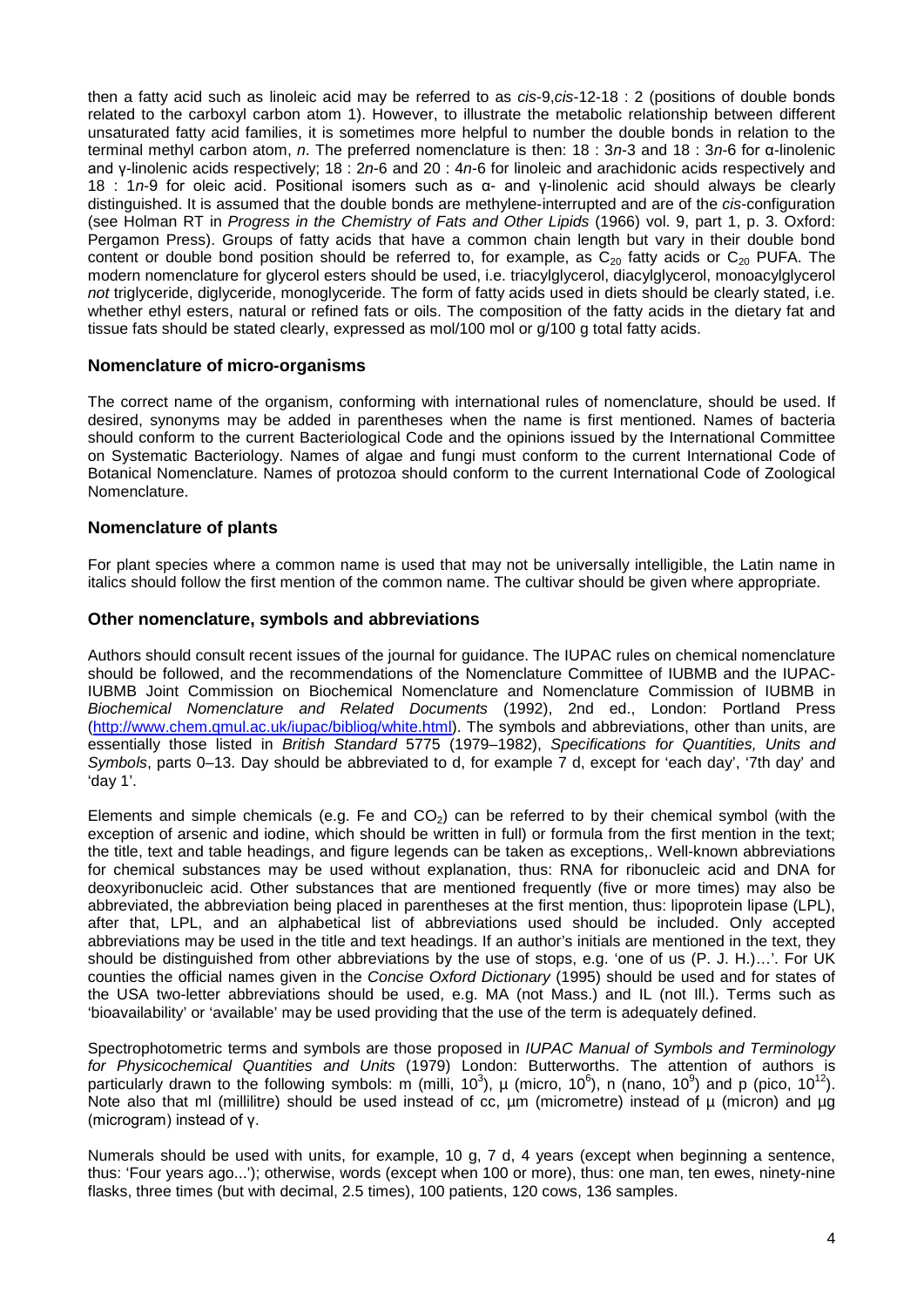# **Abbreviations**

The following abbreviations are accepted without definition by the journal:

| ADP (GDP)                  | adenosine (guanosine) 5'-disphosphate                             |
|----------------------------|-------------------------------------------------------------------|
| <b>AIDS</b>                | acquired immune deficiency syndrome                               |
| AMP (GMP)                  | adenosine (guanosine) 5'-monophosphate                            |
| <b>ANCOVA</b>              | analysis of covariance                                            |
| <b>ANOVA</b>               | analysis of variance                                              |
| apo                        | apolipoprotein                                                    |
| ATP (GTP)                  | adenosine (guanosine) 5'-triphosphate                             |
| <b>AUC</b>                 | area under the curve                                              |
| BMI                        | body mass index                                                   |
| <b>BMR</b>                 | basal metabolic rate                                              |
| bp                         | base pair                                                         |
| <b>BSE</b>                 | bovine spongiform encephalopathy                                  |
| <b>CHD</b>                 | coronary heart disease                                            |
| СI                         | confidence interval                                               |
| <b>CJD</b>                 | Creutzfeldt-Jacob disease                                         |
| CoA and acyl-CoA           | co-enzyme A and its acyl derivatives                              |
| <b>CV</b>                  | coefficient of variation                                          |
| <b>CVD</b>                 | cardiovascular disease                                            |
| Df                         | degrees of freedom                                                |
| <b>DHA</b>                 | docosahexaenoic acid                                              |
| DM                         | dry matter                                                        |
| <b>DNA</b>                 | deoxyribonucleic acid                                             |
| dpm                        | disintegrations per minute                                        |
| <b>EDTA</b>                | ethylenediaminetetra-acetic acid                                  |
| <b>ELISA</b>               | enzyme-linked immunosorbent assay                                 |
| <b>EPA</b>                 | eicosapentaenoic acid                                             |
| Expt                       | experiment (for specified experiment, e.g. Expt 1)                |
| FAD                        | flavin-adenine dinucleotide                                       |
| <b>FAO</b>                 | Food and Agriculture Organization (except when used as an author) |
| <b>FFQ</b>                 | food-frequency questionnaire                                      |
| <b>FMN</b>                 | flavin mononucleotide                                             |
| GC                         | gas chromatography                                                |
| <b>GLC</b>                 | gas-liquid chromatography                                         |
| <b>GLUT</b>                | glucose transporter                                               |
| <b>GM</b>                  | genetically modified                                              |
| Hb                         | haemoglobin                                                       |
| <b>HDL</b>                 | high-density lipoprotein                                          |
| <b>HEPES</b><br><b>HIV</b> | 4-(2-hydroxyethyl)-1-piperazine-ethanesulfonic acid               |
|                            | human immunodeficiency virus                                      |
| <b>HPLC</b>                | high-performance liquid chromatography<br>immunoglobulin          |
| Ig<br><b>IHD</b>           | ischaemic heart disease                                           |
| IL.                        | interleukin                                                       |
| IR                         | infra red                                                         |
| Kb                         | kilobases                                                         |
| $K_m$                      | Michaelis constant                                                |
| <b>LDL</b>                 | low-density lipoprotein                                           |
| <b>MHC</b>                 | major histocompatibility complex                                  |
| <b>MRI</b>                 | magnetic resonance imaging                                        |
| <b>MS</b>                  | mass spectrometry                                                 |
| <b>MUFA</b>                | monounsaturated fatty acids                                       |
| NAD+, NADH                 | oxidized and reduced nicotinamide-adenine dinucleotide            |
| NADP+, NADPH               | oxidized and reduced nicotinamide-adenine dinucleotide phosphate  |
| <b>NEFA</b>                | non-esterified fatty acids                                        |
| $NF - KB$                  | nuclear factor kappa B                                            |
| <b>NMR</b>                 | nuclear magnetic resonance                                        |
| <b>NS</b>                  | not significant                                                   |
| <b>NSP</b>                 | non-starch polysaccharide                                         |
| <b>OR</b>                  | odds ratio                                                        |
|                            |                                                                   |